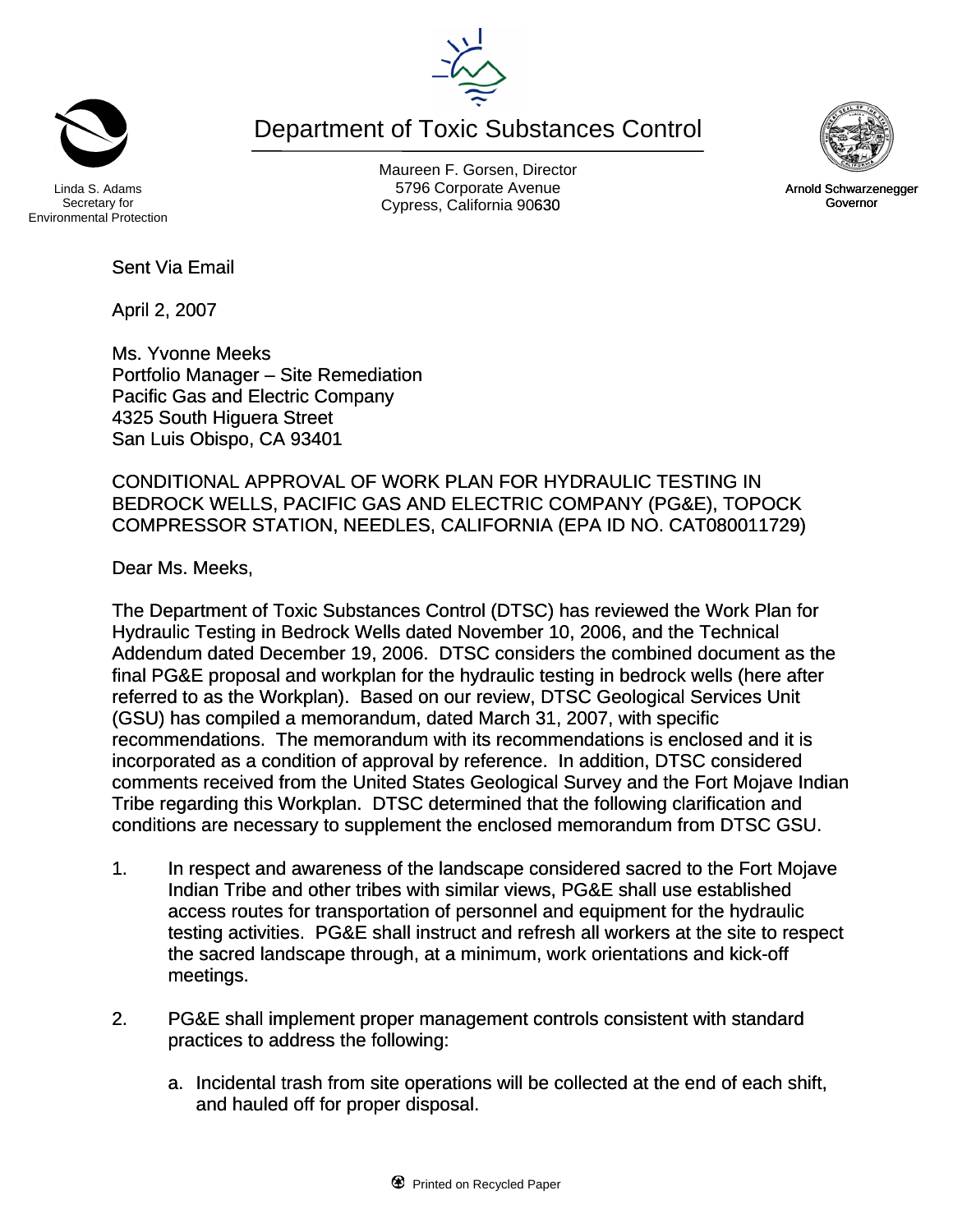Ms. Yvonne Meeks April 2, 2007 Page 2 of 2

- b. Storage tanks, piping and all connections associated with this project shall either be double-walled or placed over secondary containment to prevent spills and to contain leaks. All incidental spills shall be immediately controlled. PG&E shall provide timely notification of such spills to DTSC and the landowner. All spills or releases associated with hydraulic testing shall be recorded and documented in the bedrock wells hydraulic test report.
- c. Water generated from pump tests shall be characterized for proper management in accordance with applicable State, Federal and local laws and regulations. PG&E may transfer test water to the Interim Measures No. 3 facility for management unless otherwise limited by existing permits and/or restrictions associated with the design of the Interim Measures facility for safe operation.
- 3. In consideration of the United States Geological Survey (USGS) comments submitted on December 21, 2006, DTSC agrees that if production exceeds five gallons per minute while pumping PGE-7 or PGE-8, PG&E should evaluate the permeability of potential fault zones with a numerical model. Within 15 days of this letter PG&E should provide a technical response to the December 21, 2006 USGS comment regarding assessment of potential fault zones.
- 4. PG&E shall work with interested tribes and make a good faith effort to establish a tribal monitor to be present during all site clearance and disturbance work.
- 5. In conformance with requirements established by the United States Department of the Interior, PG&E shall work with the Native American Indian Tribes, the landowner, and the Bureau of Land Management on the development of any applicable site restoration plan.

If you have any questions or comments regarding this Workplan approval letter or its conditions, please contact me at (714) 484-5439.

Sincerely,

Aaron Yue Project Manager Geology, Permitting and Corrective Action Branch

**Enclosure** 

aky:040702B

cc: PG&E Topock Consultative Workgroup Members – Via e-mail Tribal Representatives in PG&E Contact List – Via e-mail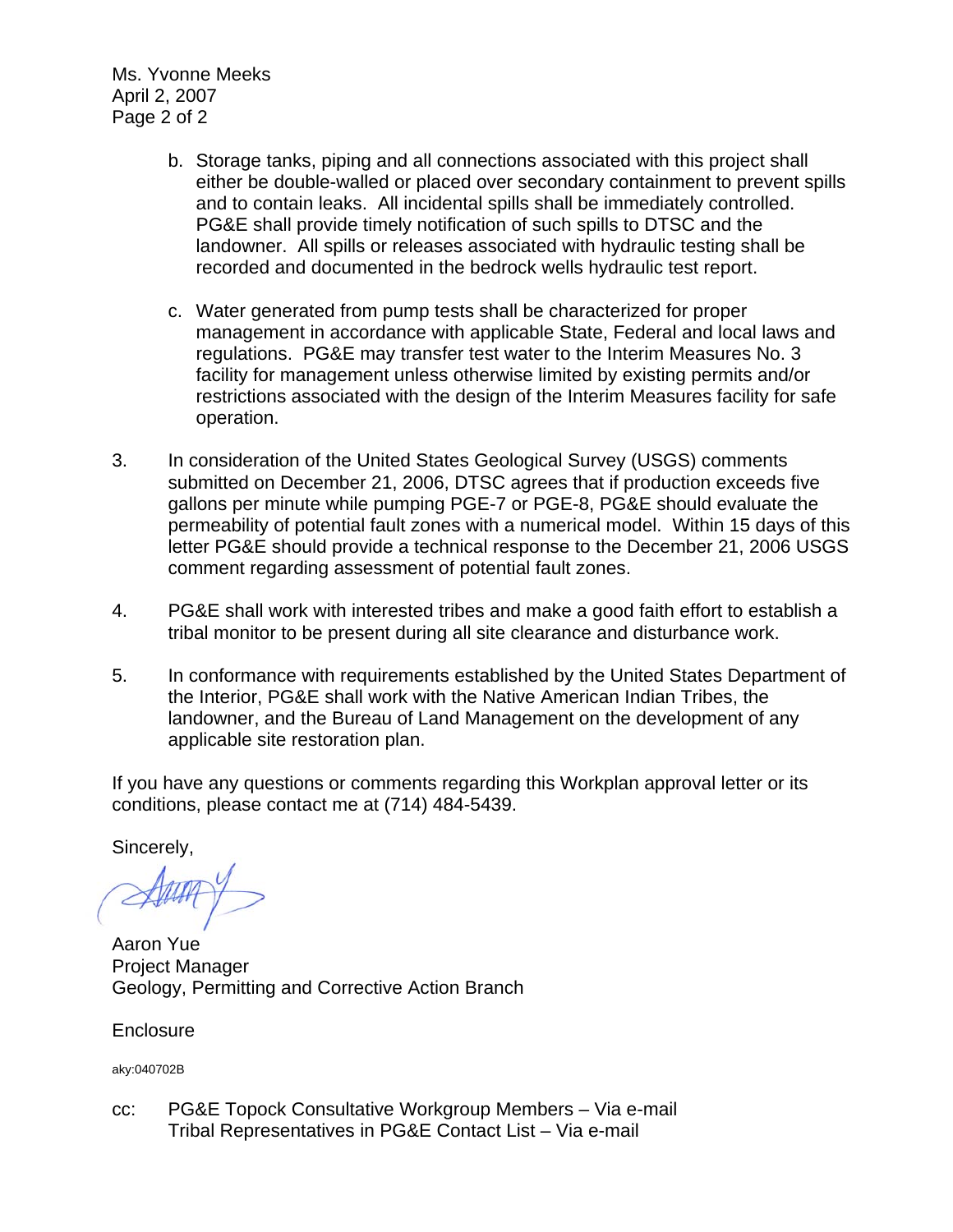Maureen F. Gorsen, Director 5796 Corporate Avenue Cypress, California 90630

**Department of Toxic Substances Control** 

TO:

Aaron Yue

**Project Manager** Geology, Permitting & Corrective Action Branch

- FROM: Chris Guerre, CHG **Senior Engineering Geologist Geological Services Unit**
- DATE: March 31, 2007
- SUBJECT: Aquifer Testing Work Plan for Bedrock Wells PG&E Topock Compressor Station, Needles, California Project No. 22120/540015-48/36-HWMP Tracking No. 640293

## **DOCUMENTS REVIEWED**

Work Plan for Hydraulic Testing in Bedrock Wells, PG&E Topock Compressor Station. Needles, California (Work Plan). The Work Plan is dated November 10, 2006 and was prepared for Pacific Gas and Electric Company (PG&E) by CH2M Hill.

Technical Addendum: Work Plan for Hydraulic Testing in Bedrock Wells, PG&E Topock Compressor Station, Needles, California (Addendum). The Addendum is dated December 19, 2006 and was prepared for PG&E by CH2M Hill.

# **INTRODUCTION**

The Geological Services Unit (GSU) of the Department of Toxic Substances Control (DTSC) has reviewed the above-referenced documents regarding aquifer testing of three existing bedrock wells (wells PGE-7, PGE-8, and MW-48). The Work Plan was prepared in response to a DTSC letter (DTSC, 2006a) requesting additional bedrock investigation related to hydraulic characterization and potential hexavalent chromium transport in bedrock. The Work Plan also incorporates recommendations contained in a PG&E technical memorandum for well PGE-7 (CH2M Hill, 2006) related to flow logging and retrofitting the well.





Arnold Schwarzenegger Governor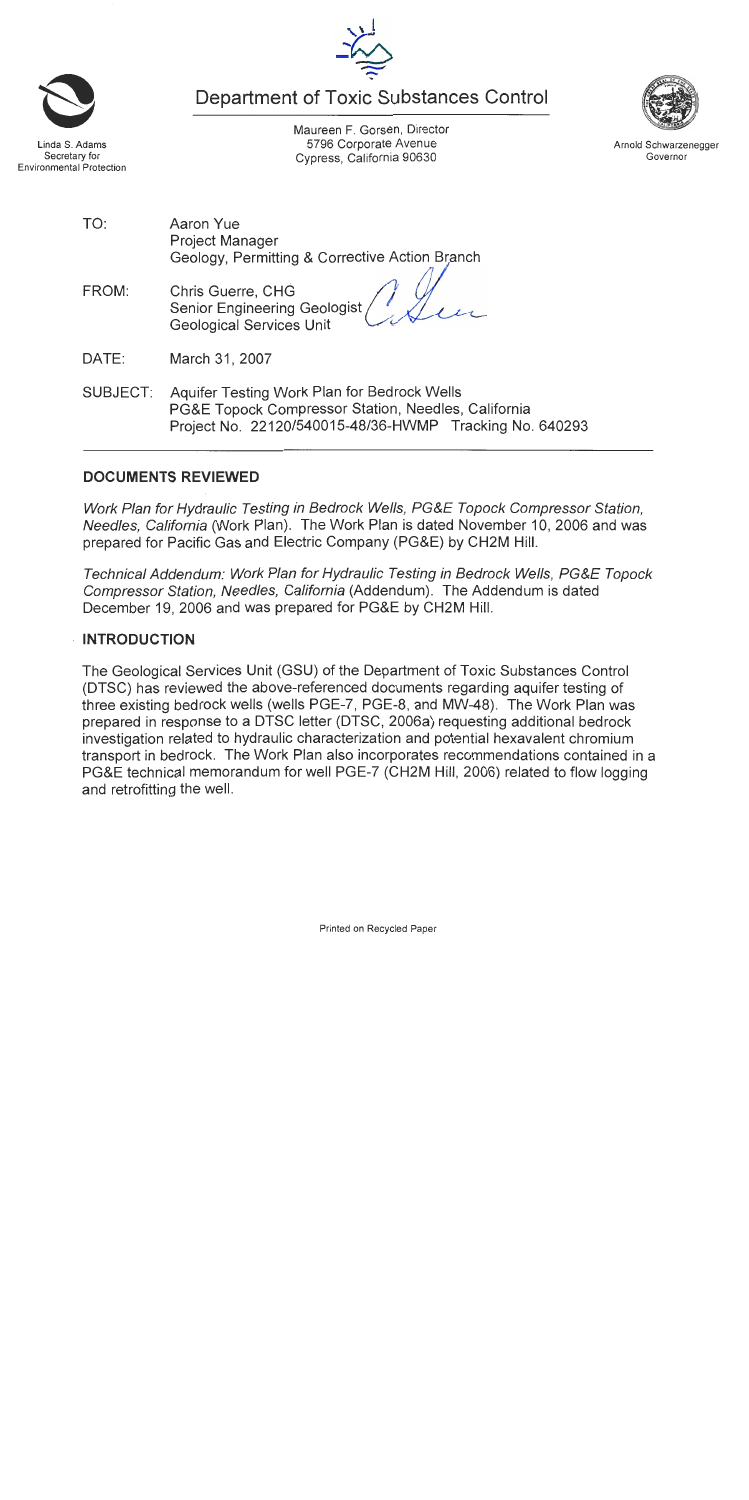The objectives of the hydraulic testing stated in the Work Plan include the following:

- Conduct a long term pumping test in well PGE-8 to evaluate the hydraulic properties of bedrock and the degree of hydraulic communication with other bedrock wells and Alluvial aquifer wells.
- Evaluate the distribution of chromium in bedrock through collection of groundwater samples at periodic intervals during the PGE-8 aquifer test.
- Conduct pumping tests in PGE-7 and MW-48 to characterize bedrock hydraulic properties and evaluate vertical gradients.
- Conduct camera surveys of wells PGE-7 and PGE-8 to verify whether the wells are screened in conglomerate or crystalline rock.
- Retrofitting of well PGE-7 to seal off the portion of the well screened across the Alluvial Aquifer.

### **RECOMMENDATIONS**

The GSU finds the Work Plan generally acceptable, but has listed the following recommendations for PG&E to address as part of work plan implementation.

- 1. PG&E should notify DTSC one to two weeks prior to the implementation of the Work Plan.
- 2. Page 1-2, Section 1.2, First Paragraph, Line 3: The following additional objectives should be added to the list proposed in the Work Plan:
	- Conduct flow meter surveys within wells PGE-7 and PGE-8 to evaluate vertical hydraulic gradients within the bedrock units.
	- Obtain representative water quality samples from discrete portions of the bedrock formation within well PGE-7 to characterize bedrock chemistry and ensure it is not impacted.

The first bullet was previously requested in Dr. Kate Burger's July 20, 2006 memorandum attached to DTSC's November 3, 2006 letter (DTSC, 2006a). The GSU acknowledges that the injection packer assembly left within well PGE-8 may limit the type of devices that can be employed within this well or prevent measurement.

3. Page 2-1, Section 2.1.1, First Paragraph, Line 3: Several geophysical logging techniques are being conducted on well PGE-7. The GSU requests that a cement bond log be run on well PGE-7 as recently done on well PGE-8 to determine the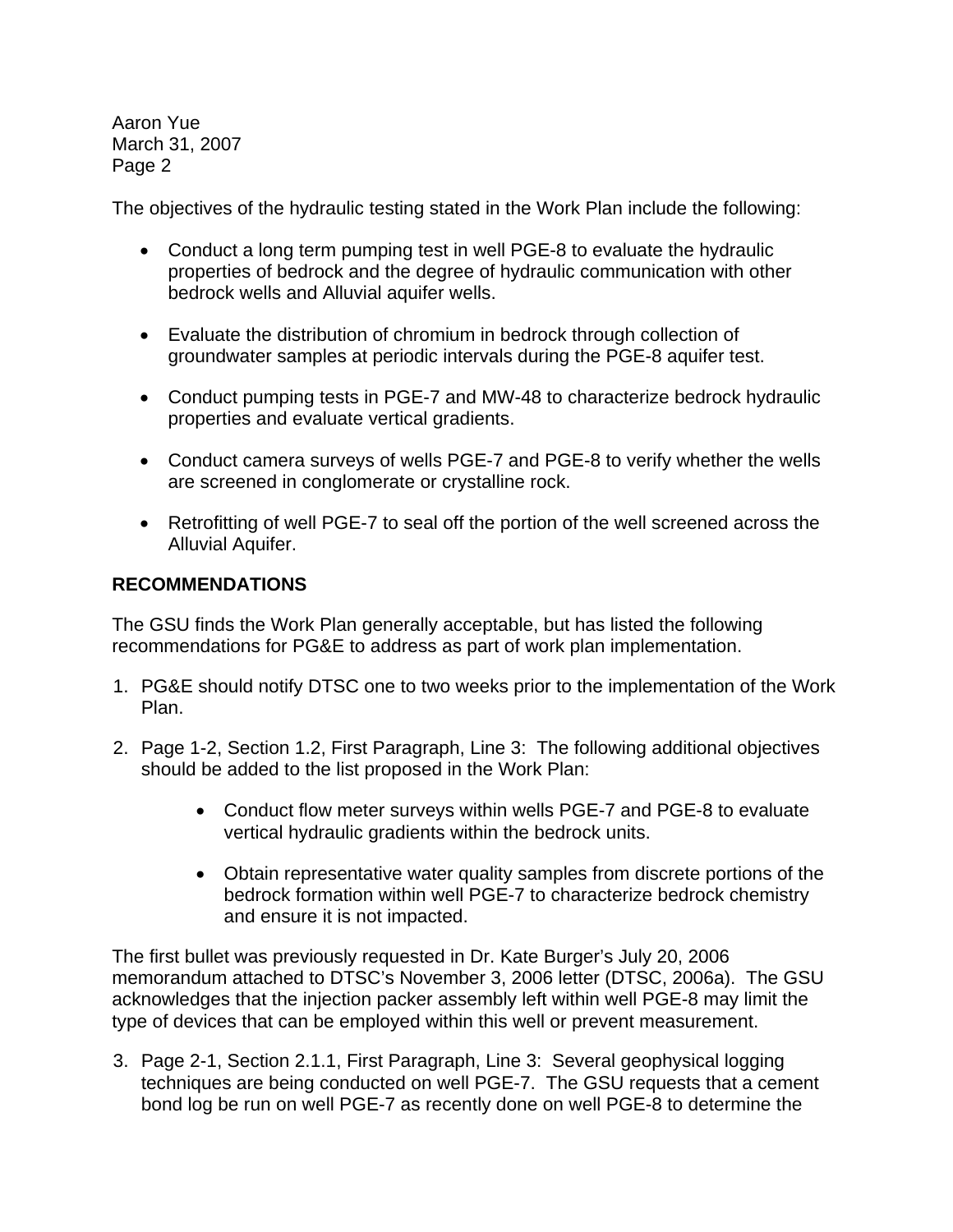> relative quality of the bond between the grout and casing (if grout is present). The log may assist in determining if the 7-inch steel casing is sealed inside the old 14 inch well or against the borehole below approximately 182 feet below ground surface (bgs). The data should assist with establishing the existing condition of the well and aid in plans for its eventual decommissioning. Conducting this cement bond log survey in conjunction with the other geophysical techniques will minimize the number of excursions to the site and not trigger another separate permitting event.

- 4. Page 2-1, Section 2.1.1, First Paragraph, Lines 3 and 4: The Work Plan indicates that "one or more" depth specific flow logging techniques will be conducted to identify conductive fractures in well PGE-7. However, the  $FLUTe^{TM}$  liner technique proposed is not a depth specific monitoring device. It will average flow over a constantly changing borehole interval as the liner is deployed. Therefore, employment of a downhole flow meter and/or high-resolution temperature logging is required as a condition of DTSC's approval. A flow meter is also necessary to evaluate natural vertical hydraulic gradients within the bedrock units. PG&E recommended using an electromagnetic (EM) flow meter for both static and pumping conditions (CH2M Hill, 2006) in well PGE-7. The GSU concurs with this PG&E proposal and recommends that it be implemented. The  $FLUTe^{TM}$  liner technique for hydraulic conductivity profiling may not be necessary if adequate information is obtained from flow meter and other surveys.
- 5. Page 2-1, Section 2.1.1, Second Paragraph: One of the objectives identified in the Work Plan includes verifying bedrock lithologies in wells PGE-7 and PGE-8 using camera surveys. The GSU recommends that, if needed, open boreholes be cleaned in some manner to expose the geology in the borehole wall and enhance the ability of the camera surveys to identify the bedrock type.
- 6. Page 2-1, Section 2.1.1, Middle Paragraph, Last Sentence: This section mentions that metadiorite was logged in well PGE-8, yet a boring log or geologic description is not provided or referenced in the Work Plan. For completeness, this information should be included in the report described in section 10.2 of the Work Plan. Additionally, PG&E records should be further searched to determine if any additional documentation regarding well installation/construction details and hydrogeologic conditions exist for well PGE-7 and PGE-8. Historic information regarding wells PGE-7 and PGE-8 should be summarized and appropriately referenced in the pending report.
- 7. Page 2-1, Section 2.1.1, Last Paragraph: See Recommendation 2, 4, and 9 regarding the need to utilize flow meters.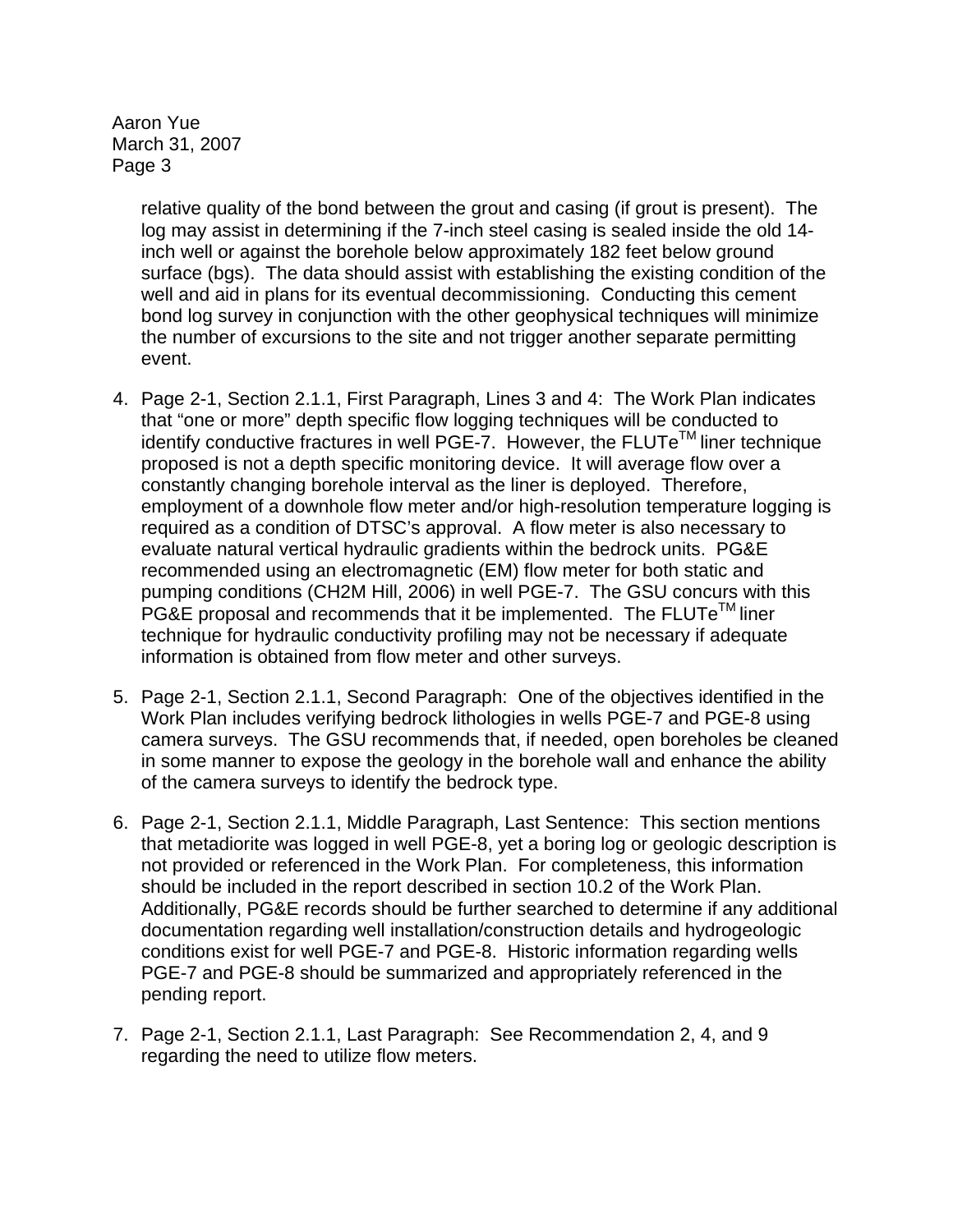- 8. Page 3-1, Section 3.2, First Paragraph: This section discusses retrofitting well PGE-7 and recommends utilizing the FLUTe<sup>™</sup> liner system to temporarily seal PGE-7 until it is decommissioned. The GSU concurs with this general approach. However, see Recommendation 10 and Specific Comment 2 below.
- 9. Page 3-3, Section 3.2.1, First Paragraph: The GSU is unfamiliar with deploying the  $FLUTE<sup>TM</sup>$  system to assess borehole transmissivity (hydraulic conductivity profiling). The technique as described appears qualitative. The GSU requests that more detailed information and description regarding this technique be included in the pending report if it is utilized in well PGE-7. The GSU notes that PGE-7 aquifer transmissivity will be assessed by the proposed aquifer testing and conductive zones will be identified by flow meter surveys.
- 10. Page 3-3, Section 3.2.1, Second Paragraph: This section discusses modifying the PGE-7 FLUTe<sup>™</sup> system at some future date to allow collection of water samples using a Water  $FLUTe^{TM}$  system. Obtaining water quality samples from the bedrock portion of PGE-7 is required to confirm that hexavalent chromium has not impacted bedrock within this well. PG&E's Technical Memorandum (CH2MHill, 2006) indicates that the elevated hexavalent chromium groundwater concentrations detected in well PGE-7 are similar to those from well MW-24B completed near the base of the Alluvial Aquifer. The memo concludes that the detected hexavalent chromium in well PGE-7 likely originates from the portion of the PGE-7 borehole exposing the base of the Alluvial Aquifer and not the bedrock. PG&E must collect and evaluate data to support this statement including collection of discrete, representative samples from within the bedrock portion of the aquifer within the PGE-7 borehole. The proposed Water  $FLUTE<sup>TM</sup>$  with sampling ports would appear to accomplish this objective. Therefore, the Water  $FLUTe^{LM}$  system must be installed as part of Work Plan activities and documented in the pending report described in section 10.2. PG&E shall seek DTSC approval regarding the number and locations of sampling port horizons to be included in the Water  $FLUTe^{TM}$  system design soon after geophysical logging and aquifer testing are completed.
- 11. Page 3-4, Section 3.3, First Paragraph: This section discusses packer placement for the aquifer test to be conducted on well PGE-7. The inflatable packer will be installed near the top of bedrock to eliminate or minimize the influence of the Alluvial Aquifer on the bedrock aquifer test. In addition to the hydraulic monitoring to be conducted within the bedrock unit for the PGE-7 test, it is requested that water levels be monitored in the Alluvial Aquifer above the PGE-7 packer to monitor the packer's sealing capability and/or bedrock interconnection with the Alluvial Aquifer.
- 12. Page 4-1, Section 4.1, Last Paragraph: As the section indicates which wells may be instrumented with pressure transducers during the PGE-7 aquifer test, there is some uncertainty as to which wells will eventually be used as observation wells for the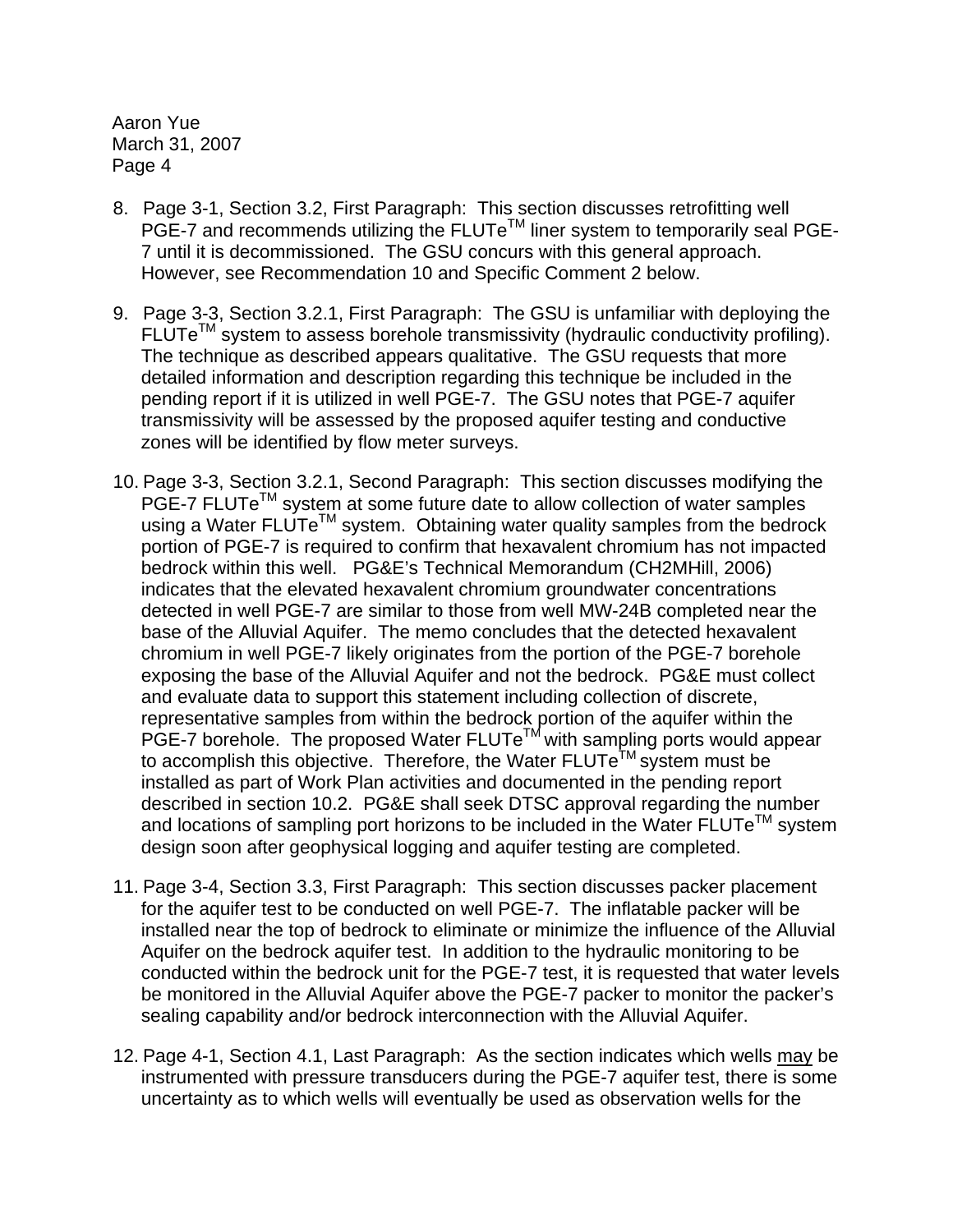> test. Therefore, the GSU recommends that PG&E submit an actual list of observations wells for the PGE-7 test to DTSC for review and approval prior to conducting the official test. The United States Geological Survey (DOI, 2006) has indicated that alluvial observation wells should also be included in the bedrock aquifer tests and specifically requested well MW-24A be added to the PGE-7 test. Similarly, some or all of the shallow and mid-depth wells at wells PT-7, PT-8, and PT-9 (all yet to be installed) should also be utilized as observation wells.

- 13. Page 4-3, Section 4.2.1, First Paragraph: The section indicates that pressure transducers will be used in all the wells listed in Table 4-2 of the Work Plan during the aquifer test for well PGE-8. Any new wells installed in Arizona by the time the aquifer test is conducted should also be included as observation wells. DTSC (2006a, 2006b) has previously recommended that observations wells should also include wells in the Arizona floodplain. PG&E should include wells MW-52 and MW-53 as observation wells, especially zones monitored at or near bedrock, as new Arizona wells will not likely be installed by the time the PGE-8 test is conducted.
- 14. Page 5-1, Section 5.1, First Paragraph: In addition to hexavalent chromium and total chromium laboratory analyses, general mineral analyses are recommended for the constant rate tests. At a minimum, laboratory analyses for general minerals and total chromium should be conducted three times a day to evaluate the potential fate and distribution of chromium in the crystalline bedrock. PG&E may request to modify the sampling approach as data are collected and as the longer aquifer tests progress. The frequency for water quality parameter collection is not specified in the Work Plan for the constant rate tests. These field parameters should be collected at a minimum of once every hour during the tests. Hexavalent chromium samples should also be collected every two hours and analyzed at the IM-3 lab (or equivalent). Sample and parameter collection should not be conducted at night to respect the desires of the Fort Mojave Indian Tribe (FMIT). PG&E should consult with FMIT if night sampling is desired.
- 15. December 19, 2006 Addendum, Page 2, Well Bore Videoing: This section of the Addendum indicates that conventional well bore video methods are not possible below the packer in well PGE-8 and that a smaller camera may also not work. The GSU has reviewed the November 17, 2006 well video taken within well PGE-8 and has observed the presumed packer pipe at 360 feet bgs. The GSU recommends that a smaller video camera be used to establish the condition of the well below 360 feet bgs. This may be completed after aquifer testing of PGE-8 to allay any concerns regarding the camera lodging and blocking the packer pipe. After the video is conducted and the condition of the screened interval is determined, the potential for flow logging and possibly depth sampling (DOI, 2006) should be evaluated again. At that time, DTSC should determine if PG&E should conduct surveys to accomplish the objective identified in Recommendation 2 above.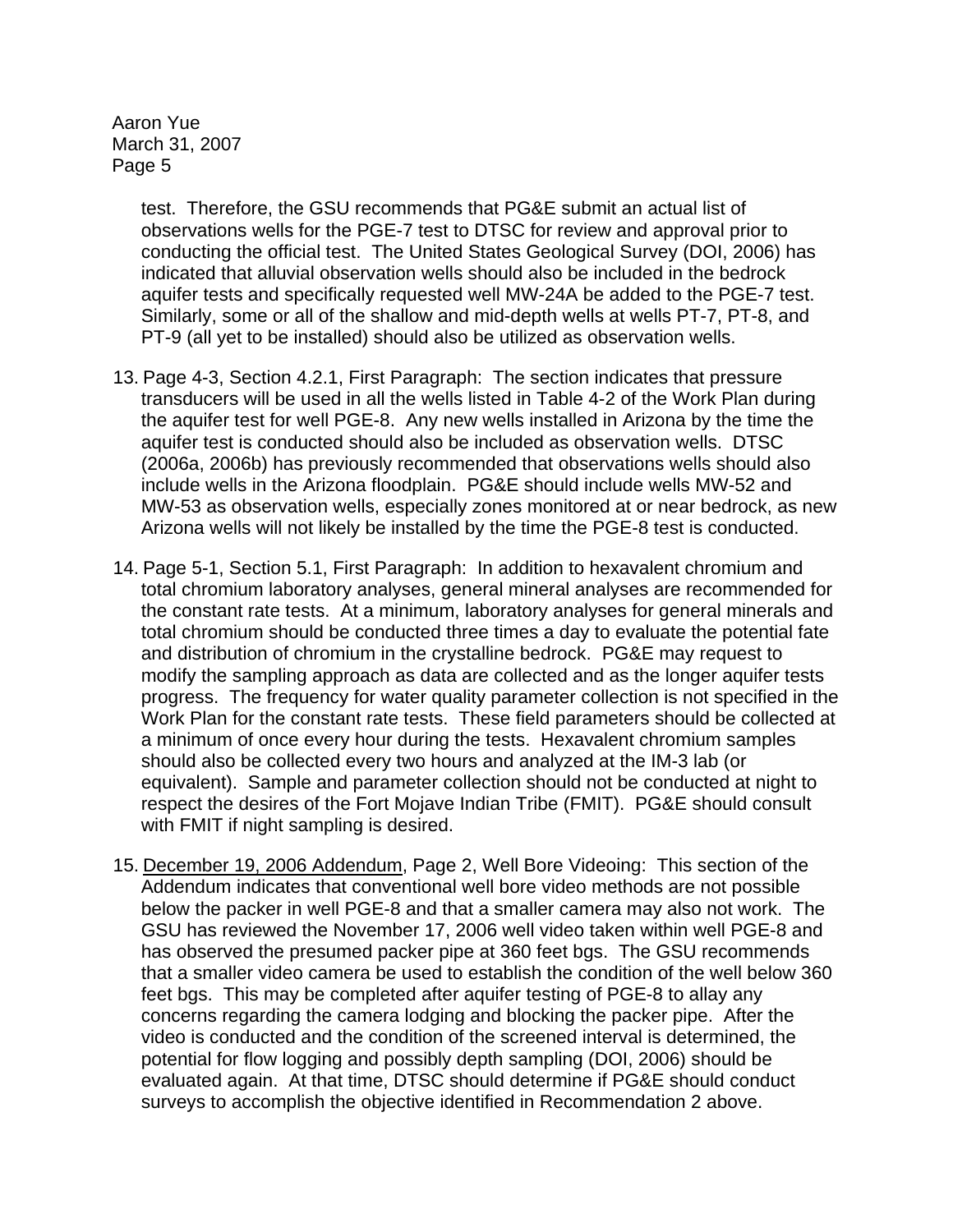### **SPECIFIC COMMENTS**

The comments in this section are either subordinate in nature or not directly related to the aquifer testing project (e.g., potential decommissioning of well PGE-7).

- 1. Page 1-2, Section 1.3.1, Last Paragraph: According to the Work Plan, the contact between the Alluvial Aquifer and the Miocene conglomerate within well PGE-7 is estimated to occur at 220 feet below ground surface as based on review of a 1998 video log. The well log for well MW-24BR (CH2M Hill, 2006), located close to PGE-7 and at the same elevation, indicates that the contact occurs at 225 feet below ground surface where a red fanglomerate was identified below gravelly sands. The information contained in the well log for well MW-24BR should also be considered to ensure that a packer is located low enough in the open borehole to seal off the Alluvial Aquifer from bedrock during the aquifer test. It is doubtful that the 1998 video log alone could conclusively determine the Alluvial Aquifer/Miocene conglomerate contact.
- 2. The GSU is concerned with the substandard construction of well PGE-7. It is not constructed to California Wells Standards (California Department of Water Resources, 1991) or Cal EPA guidance (1995). It was installed in 1964 possibly in a manner similar, if not identical to, well PGE-6. As identified in the GSU memorandum dated October 13, 2006, the current condition of well PGE-6 warrants decommissioning by overdrilling-grouting or by perforating-grouting due to the lack of an annular seal. As the current condition of the original PGE-7 well is concealed and its construction details are undocumented, it is assumed the same decommissioning criteria for well PGE-6 would apply to well PGE-7. Well PGE-7 construction is further complicated by the poorly documented well retrofit that occurred in 1969 in which 195 feet of blank casing was installed (without a documented annular seal) above 135 feet of open borehole.

If it is determined that long term monitoring of well PGE-7 will not provide useful data for the project, then the GSU recommends that it be properly decommissioned. PG&E should comment on potential future uses of well PGE-7 in the pending aquifer test report described in section 10.2 of the Work Plan. Information obtained from well PGE-6 decommissioning and upcoming tests on PGE-7 (e.g., geophysics) may provide salient information to support decommissioning of the well. It appears that a permanent, reconstructed well at PGE-7 would complicate decommissioning activities and is, therefore, not recommended by the GSU at his time. The GSU recommends that the Water  $FLUTE<sup>TM</sup>$  liner/sampling ports remain in the borehole until the well is decommissioned or data are generated conclusively indicating that contaminated water from the Alluvial Aquifer in PGE-7 cannot impact groundwater within bedrock.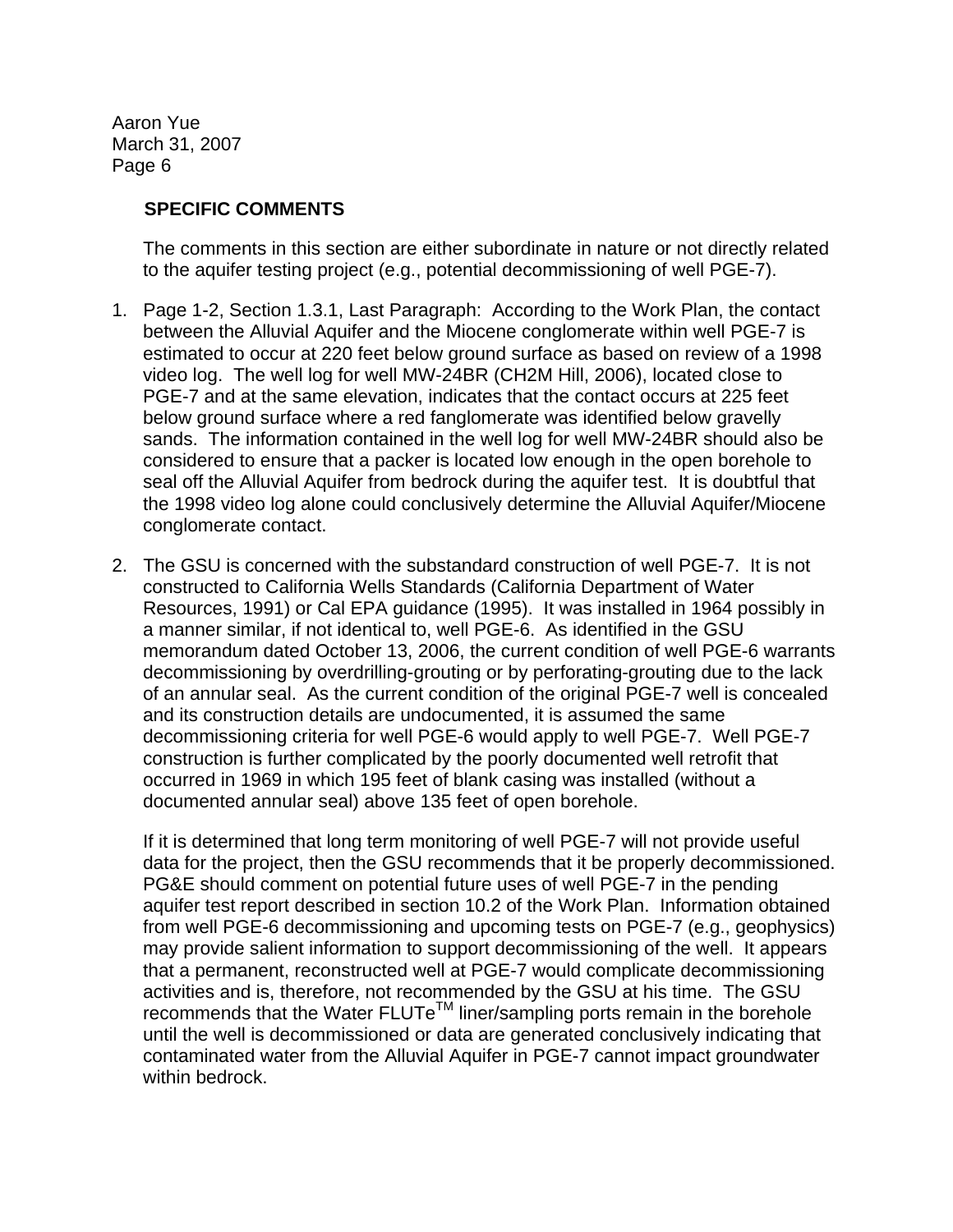- 3. Page 4-1, Section 4.1, Second Paragraph: The Work Plan indicates that bedrock well MW-24BR has a screen length similar to PGE-7. Table 1-1 of the Work Plan and well logs indicate that wells MW-24BR and PGE-7 are not screened with similar lengths or at similar horizons. The Work Plan also states that well MW-24BR is completed in "cemented sandstone and/or crystalline metamorphic bedrock". Table 1-1 of the Work Plan and the well log for MW-24BR indicate that well MW-24BR is completed in red fanglomerate and sandstone and not crystalline bedrock. PG&E should clarify this apparent discrepancy in the report or in response to these comments.
- 4. Page 8-1, First Paragraph: The section indicates that investigative fieldwork will be conducted during daylight hours. The GSU interprets this to allow an emergency response to occur at night including, but not limited to, response activities due to a water line release.

If you have questions regarding the preceding comments, please contact Chris Guerre at  $(714)$  484-5422 or by email at cquerre @dtsc.ca.gov.

Peer Reviewed By: Alfredo Zanoria, CHG, CEG